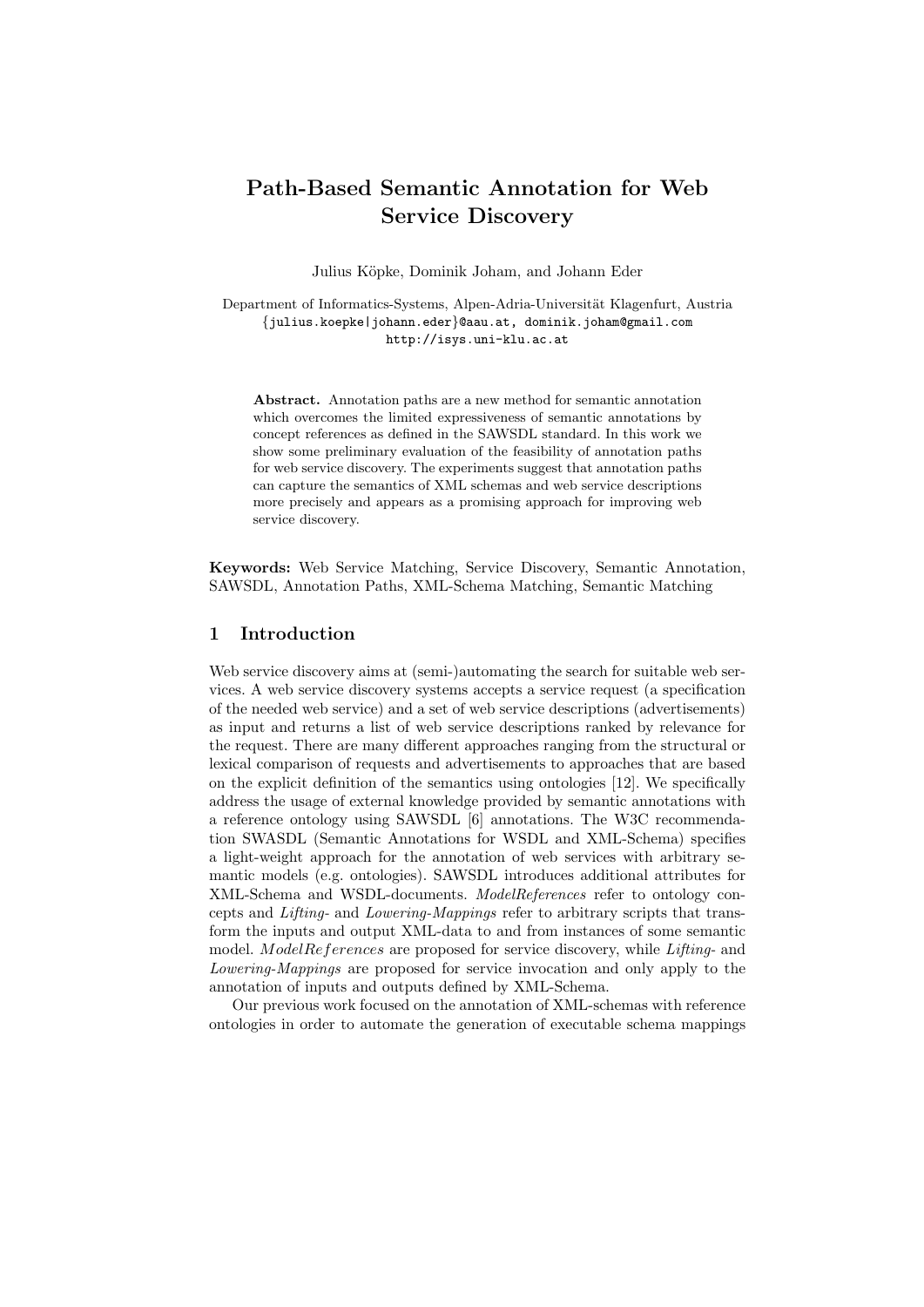

**Fig. 1.** Example reference ontology [8]

for document transformations [8–10, 7]. We could show that the expressiveness of SAWSDL is not sufficient for the generation of schema mappings when general reference ontologies are directly used for the annotation. Therefore, we have proposed an extended annotation method that is based on annotation paths rather than single concept annotations. Since this method already showed its usefulness for XML-document transformations [7] we assume that annotation paths can also improve web service discovery. The general hypothesis is that if the annotation method allows a more precise definition of the semantics then the precision of service matching for service discovery can be improved. Existing approaches for SAWSDL based service discovery such as [5, 3] can partly solve the problem of non precise semantic annotations by using additional dimensions such as structure or textual similarity.

To give a first answer on this hypothesis we discusses the usage of annotation paths for web service discovery and report some preliminary results.

# **2 Annotation Path Method**

In some examples we show limitations of simple references to concepts for the annotation of arbitrary XML-schemas or web service descriptions with existing reference ontologies. We then present the general concept of annotation paths (for details we refer to [8]).

#### **2.1 Example**

The SAWSDL [6] standard addresses semantic annotations for both web service descriptions and for XML-schemas which are related since WSDL description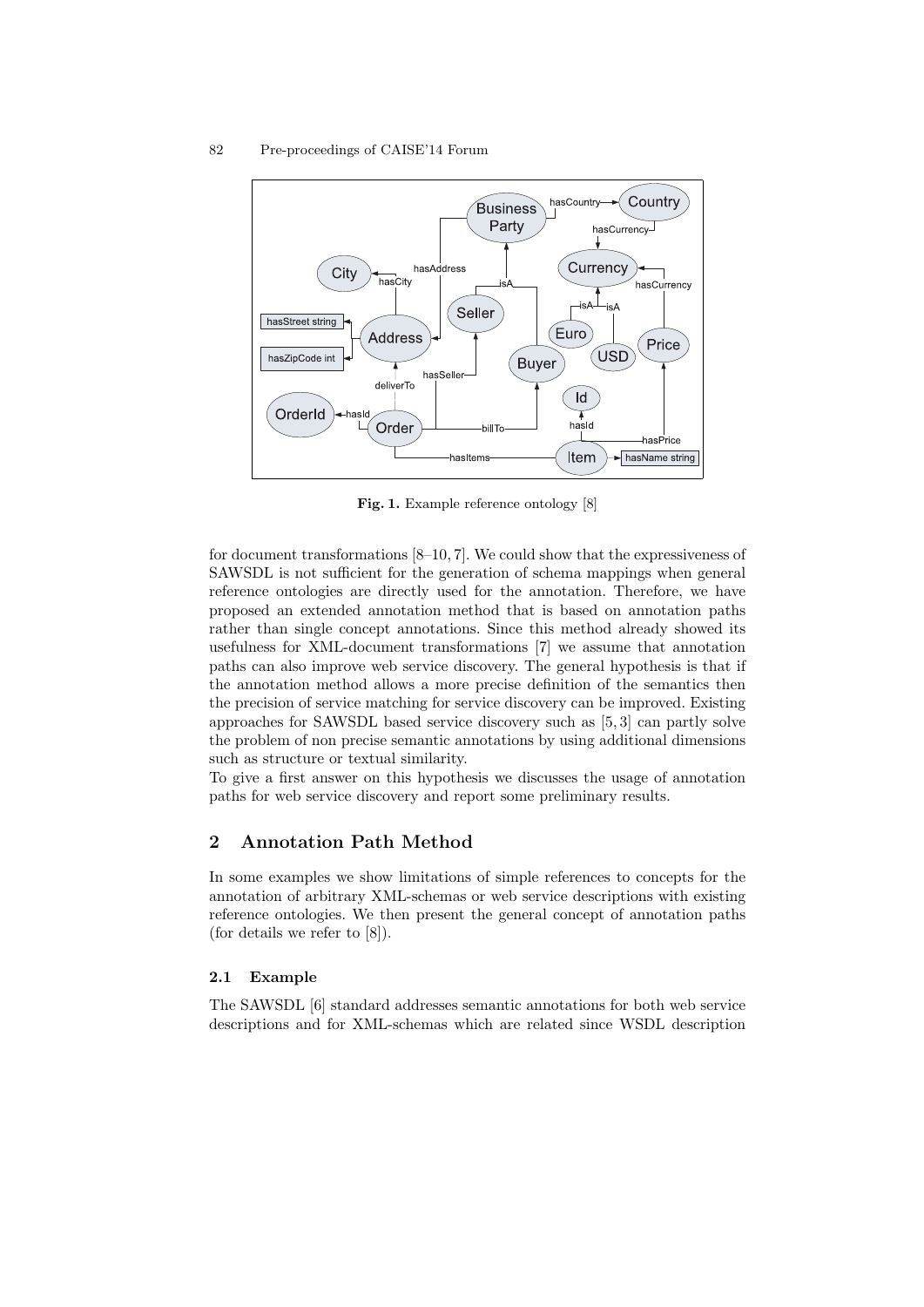Path-Based Semantic Annotation for Web Service Discovery 83



**Fig. 2.** Sample XML-Schema with model-references [8]

use XML-Schema to define the inputs and outputs of operations. The XML-Schema document shown in Figure 2 is annotated using simple concept references referring to the ontology shown in Figure 1 using the *sawsdl* : *ModelReference* attribute.

The annotated document in Figure 1 exhibits the following problems:

- **–** The elements *BuyerZipcode* and *BuyerStreet* cannot be annotated because the *zip-code* is modeled in form of a data-type property and not by a concept in the ontology.
- **–** The *BuyerCountry* element is annotated with the concept *country*. This does not fully express the semantics because we do not know that the element should contain the country of the buying-party. In addition the *Seller-Country* element has exactly the same annotation and can therefore not be distinguished.
- **–** The attribute *Price* is annotated with the concept *Price*. Unfortunately this does not capture the semantics. We do not know the subject of the price (an item) and we do not know the currency.

We have always used exactly one concept for the annotation in the example. However, SAWSDL supports lists of concepts in the *modelReference* attribute but it does not allow to specify the relations between the concepts in this list. Therefore, this does not help to solve the shown problems. In the examples above we have only annotated data-carrying elements. If we would in addition also annotate the parent elements in this case the *order* element we could add a bit more semantic information. It would be clear that the annotations of the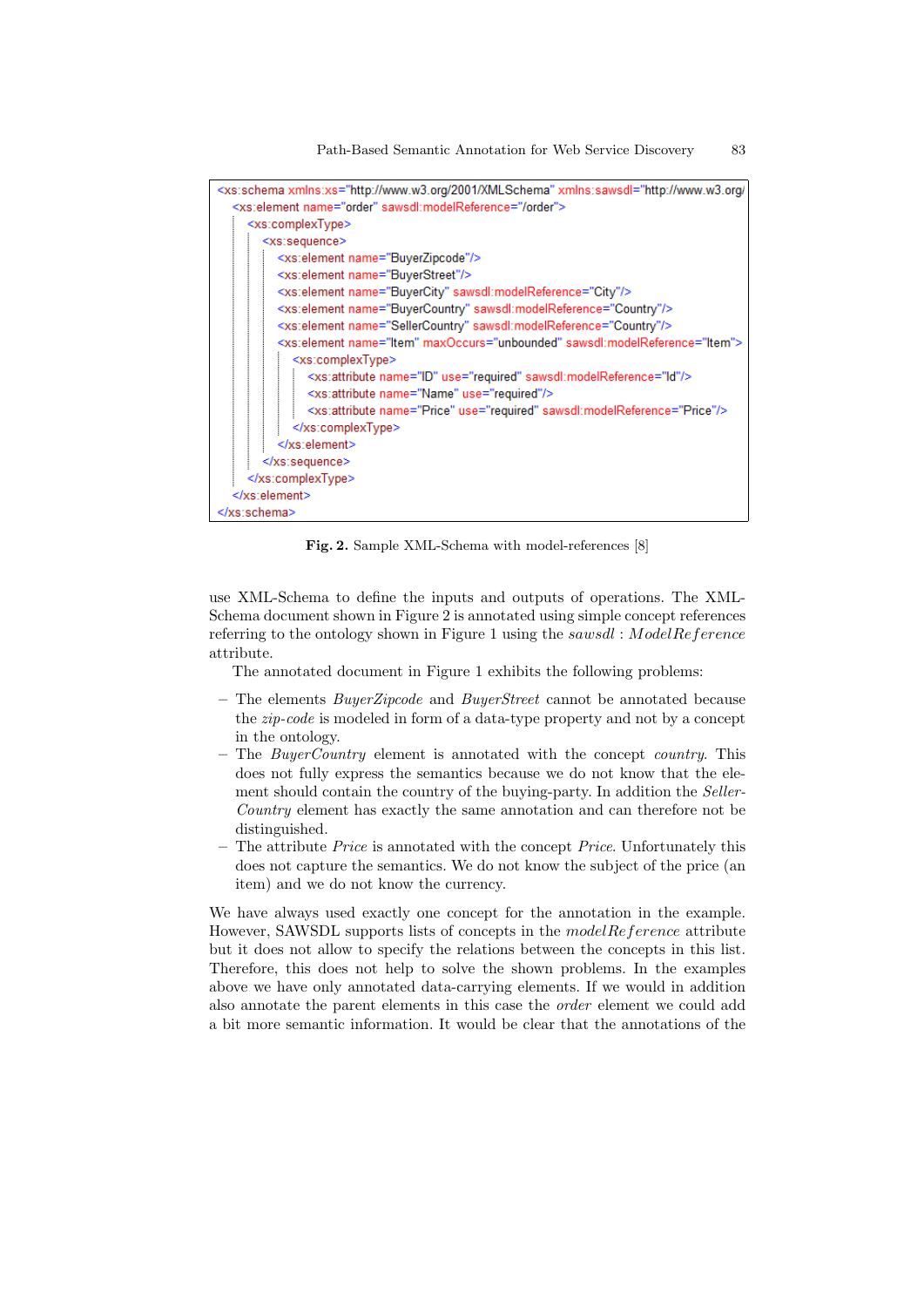| <xs:schema attril<br="" elementformdefault="qualified" xmlns:sawsdl="http://www.w3.org/ns/sawsdl" xmlns:xs="http://www.w3.org/2001/XMLSchema"><xs:element_name="order"_sawsdl:modelreference=" order"=""></xs:element_name="order"_sawsdl:modelreference="></xs:schema> |
|-------------------------------------------------------------------------------------------------------------------------------------------------------------------------------------------------------------------------------------------------------------------------|
| <xs:complextype></xs:complextype>                                                                                                                                                                                                                                       |
| <xs:sequence></xs:sequence>                                                                                                                                                                                                                                             |
| <xs:element name="BuyerZipcode" sawsdl:modelreference="/Order/deliverTo/Address/hasZipCode"></xs:element>                                                                                                                                                               |
| <xs:element name="BuyerStreet" sawsdl:modelreference="/Order/deliverTo/Address/hasStreet"></xs:element>                                                                                                                                                                 |
| <xs:element name="BuyerCity" sawsdl:modelreference="/Order/deliverTo/Address/hasCity/City"></xs:element>                                                                                                                                                                |
| <xs:element name="BuyerCountry" sawsdl:modelreference="/Order/billTo/Buyer/hasCountry/Country"></xs:element>                                                                                                                                                            |
| <xs:element name="SellerCountry" sawsdl:modelreference="/Order/hasSeller/Seller/hasCountry/Country"></xs:element>                                                                                                                                                       |
| <xs:element maxoccurs="unbounded" name="ltem" sawsdl:modelreference="/order/hasitems/item"></xs:element>                                                                                                                                                                |
| <xs:complextype></xs:complextype>                                                                                                                                                                                                                                       |
| <xs:attribute name="ID" sawsdl:modelreference="/Order/hasItems/Item/hasId/Id" use="required"></xs:attribute>                                                                                                                                                            |
| <xs:attribute name="Name" sawsdl:modelreference="/Order/hasItems/Item/hasName" use="required"></xs:attribute>                                                                                                                                                           |
| <xs:attribute name="Price" sawsdl:modelreference="/Order/hasItems/ltem/hasPrice/Price[hasCurrency/Euro]" use="required"></xs:attribute>                                                                                                                                 |
|                                                                                                                                                                                                                                                                         |
|                                                                                                                                                                                                                                                                         |
|                                                                                                                                                                                                                                                                         |
|                                                                                                                                                                                                                                                                         |
|                                                                                                                                                                                                                                                                         |
|                                                                                                                                                                                                                                                                         |

**Fig. 3.** Sample XML-Schema document with Annotation-Path Method [8]

child-elements of the order-element can be seen in the context of an order. Unfortunately this would not help for the ambiguities between the *BuyerCountry*and the *SellerCountry* element. In general it would require a strong structural relatedness between the ontology and the annotated XML-Schema or service description which we cannot guarantee when many different schemas or services are annotated with a single reference ontology. In addition SAWSDL does not define that there are any relations between the annotations of parent and child elements. A solution for these non precise annotations is the usage of a more specific reference ontology, which contains concepts that fully match the semantics of each annotated element. For example it would need to contain the concept *InvoiceBuyerCountry* and *InvoiceBuyerZipCode*. However, enhancing a general reference ontology with all possible combinations of concepts leads to a combinatorial explosion.

## **2.2 Annotation Path Method**

We propose a new annotation method based on annotation path expressions that are sequences of steps referring to concepts and properties of a reference ontology. The first step of an annotation path is always a concept. The last step of an annotation path can be a concept or a data-type property. Between two concept steps there is always an object property step. Concept steps can have constraints denoted in square brackets. In Fig. 3 we give some examples for annotation paths - more details can be found in [8].

Annotation paths can automatically be represented in form of OWL2 concepts which can be used to extend the reference ontology. For example the path *Order/billTo/Buyer[Mr Smith]/hasCountry/Country* is represented as a subclass of *Country* that has an inverse *hasCountry* relation to a *Buyer* whose name is *Mr. Smith* who has an inverse *billTo* relation to an *Order*. This can be represented by the OWL expression *Country and inv (hasCountry) some (Buyer and {Mr Smith} and inv (billTo) some (Order))*.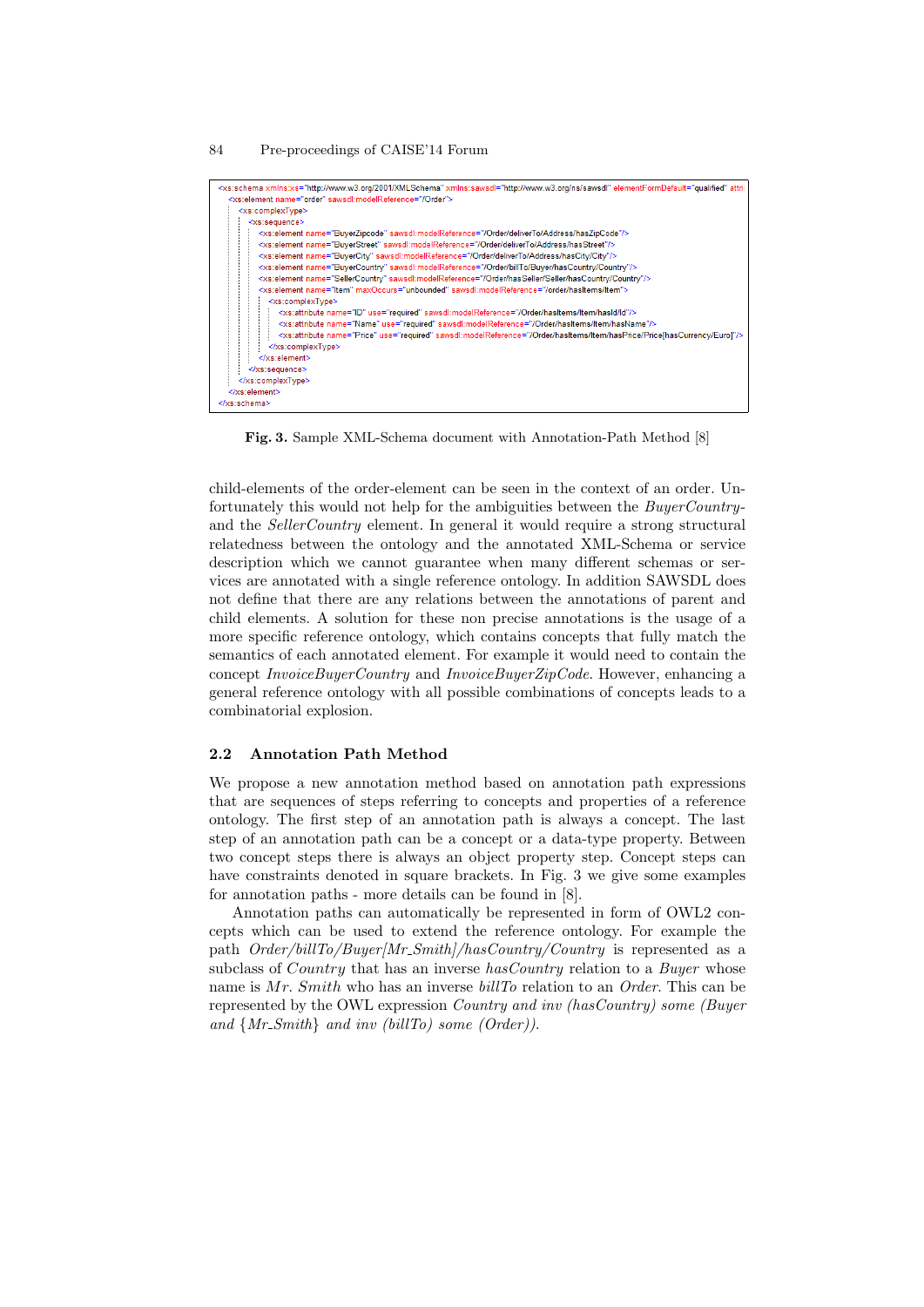The extraction of annotations from a schema requires to rewrite the schema in order to cope with reused elements first. The resulting schema may contain additional annotations. Since schema elements can refer to other schema elements and types, the full annotation path has to be concatenated from the annotation paths of the elements. For an example an XML-element *DeliveryAddress* is itself annotated with the annotation path */Order/deliverTo/Address*. It has a type definition *address*. The address type itself contains various elements. One of them is *street* which is annotated with */Address/hasStreet*. In order to construct the complete semantics of the *street* element which is a child element of *DeliveryAddress* we get the additional path */Order/deliverTo/Address/hasStreet*.

## **3 Path-Based Service Matching Prototype**

To apply the annotation path method to web service discovery we implemented a logics based service matcher [1] that operates only on path-based annotations of the inputs and outputs of operations. No other dimensions of the service descriptions are used for matching. The assumption is that two operations with the same inputs and outputs are likely to be the same operation. We do not address the annotation of operations themselves. In order to rank different web services according to a request we automatically generate one XML-Schema for the inputs and one XML-Schema for the outputs of each operation of the advertisements and the request. These schemas are then matched and an overall confidence value for the service match in the interval [0..1] is computed. The ranking is then based on the confidence values. The matching process of the schemas operates in 4 phases:

- **–** *Annotation Path Extraction:* The input and output schemas of each operation are transformed to an internal tree representation where no types are reused using the COMA3[11] library. The annotation paths are rewritten as described in the last paragraph of Sect. 2.2. Finally all annotation paths are extracted from the resulting tree.
- **–** *Extended Ontology Generation:* The annotations are transformed to OWL concepts and an extended reference ontology is created.
- **–** *Matching and Mapping:* The XML-Schemas of the request and of each advertisement are matched based on the annotations using a standard OWL reasoner (pellet). Two schema elements *s*1 from the source schema and *t*1 from the target schema match if the annotation concept (the corresponding annotation path represented as an OWL concept) of *s*1 is equivalent to the annotation concept of *t*1 or if there is a subclass or superclass relation between *s*1 and *t*1. In case of equivalence the confidence value of the match is 1. In case of the subclass match the confidence value of the match is 0*.*8 weighted by the concept distance between the annotation concept of *s*1 and *t*1 in the extended reference ontology. In case of a superclass to subclass match the confidence value is 0*.*6 also weighted by the distance in the ontology. After the confidence values are computed for each combination of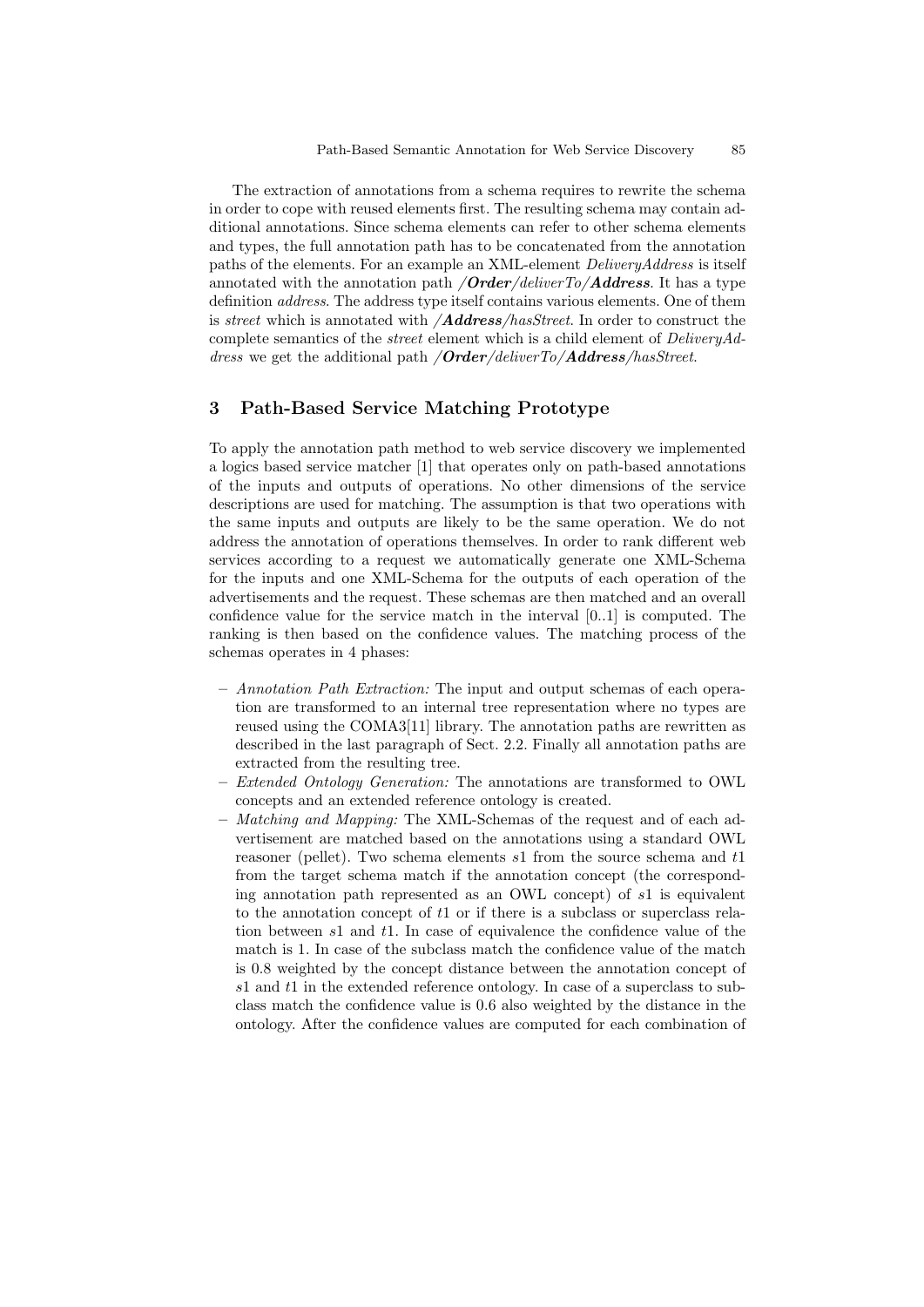elements of the source and target schema, a schema mapping is created based on the best matching elements.

**–** *Ranking:* Finally, an overall confidence value of each schema mapping is computed by aggregating the confidence values of the mapping elements using min, max or avg. strategies and the advertisements are ordered descending by the overall confidence values.

# **4 Evaluation**

The goal of the evaluation is to provide preliminary results whether the annotation path method leads to better results in service discovery. Therefore, we have evaluated [1] our service matcher that exploits only path based semantic annotations against existing SAWSDL-based service matchers. The assumption is that when this simple service matcher can compete with state of the art service matchers that exploit far more aspects of a service and use advanced techniques such as machine learning, then the usage of annotation paths is also promising for service discovery.

We have annotated a subset of the SAWSDL-TC3<sup>1</sup> data-set with our annotation path method and have evaluated our matcher against service matchers that took part in the *International Semantic Service Selection Contests*<sup>2</sup> . We have evaluated two scenarios:

- **–** *Scenario 1:* The goal of this scenario was to evaluate how, our simple matcher can compete against current state of the art matchers based on existing requests and advertisements of the SAWSDL-TC-3 data-set. In the first scenario we have selected one arbitrary request (*book-price*) and 40 advertisements and have annotated them manually using the annotation path method. Our matcher operated on requests and advertisements which are annotated with annotation-paths and the reference matchers used the original annotations and advertisements of the TC-3 data-set.
- **–** *Scenario 2:* The goal of the second scenario was to asses how our matcher competes against other matchers if the semantics cannot be expressed by simple concept annotations. In this case matchers operating on simple concept annotations can only infer the missing semantics by exploiting other dimensions such as the structure or naming of elements. The second scenario was also evaluated using existing advertisements of the SAWSDL-TC3 data-set. We have only changed the request. We now require for the price of books in *Euro* but excluding tax and we restrict the input to science fiction comics. This cannot be expressed with the used ontologies because no such concepts exists. However, a hint for the standard SASWSDL matchers was provided by the requested output type (*EuroPriceExcludingVAT*) and input type (*ScienceFictionComic*).

<sup>1</sup> http://projects.semwebcentral.org/projects/sawsdl-tc/

<sup>2</sup> http://www-ags.dfki.uni-sb.de/ klusch/s3/index.html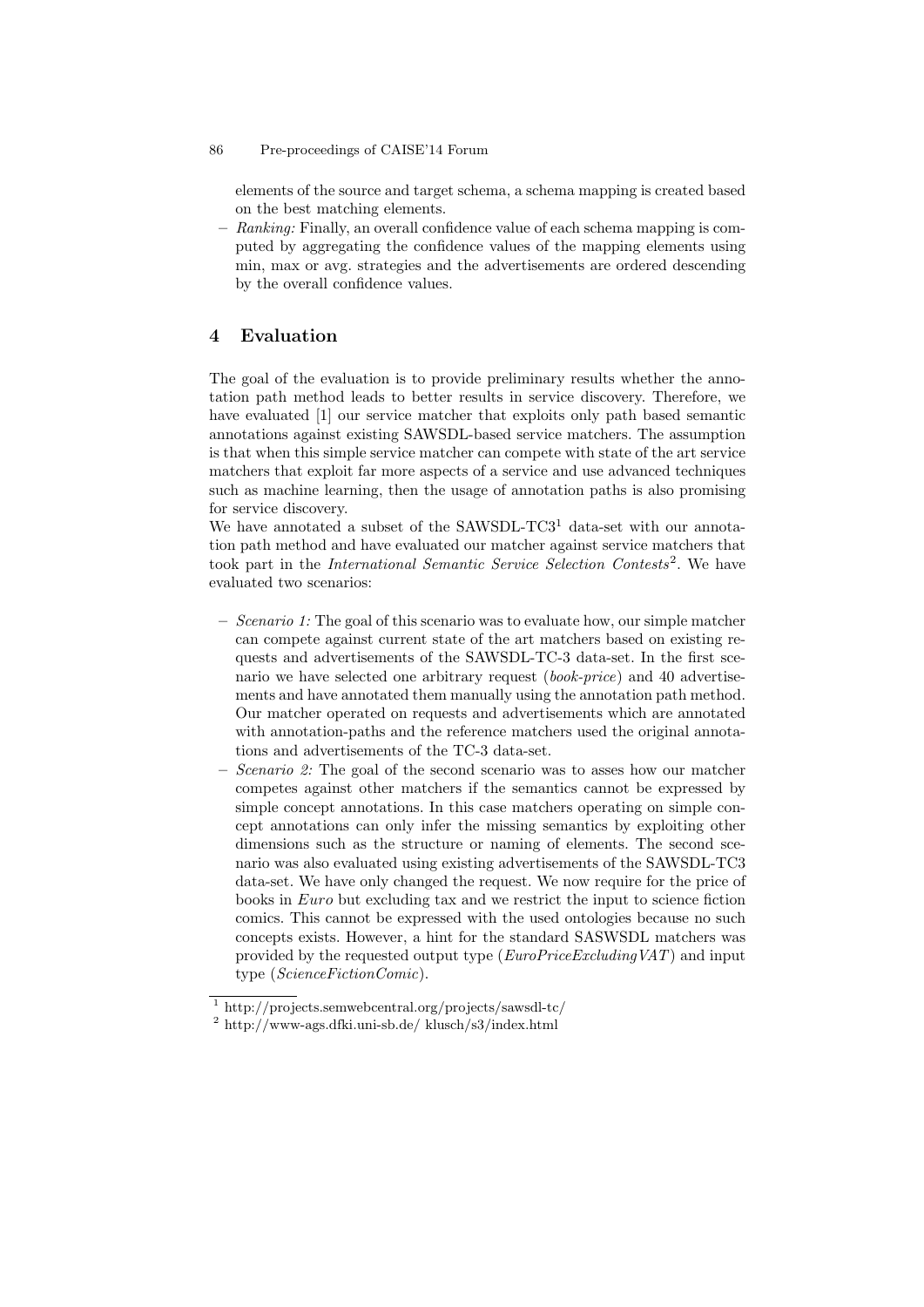We have executed the evaluation with the Service Matchmaker and Execution Environment (SME2<sup>3</sup>) which is also used for the International Semantic Service Selection Contests. Due to the partial TC3 data-set we were not able to execute all matchers. However, we could execute two major representatives iSem[3, 4] and SAWSDL-MX[5]. The *iSem* matcher when applied for SAWSDL is a hybrid service matcher exploiting inputs and outputs and service names that employs strict and approximated logical matching, text-similarity-based matching and structural matching and automatically adjusts its aggregation and ranking parameters using machine learning. It reached the best binary precision in the contest of 2012. SAWSDL-MX is a typical representative of a hybrid matcher using logics and syntax-based matching. The SAWSDL-TC3 data-set is annotated with relevance grades for each combination of advertisements and requests. A relevance grade is a value between 0 and 3, where 0 stands for not relevant and 3 stands for highly relevant. We used the original relevance grades for Scenario 1 and asked an independent expert to provide the relevance grades for Scenario 2. We have assessed the overall performance of each matcher based on the reached Normalized Discounted Cumulative Gain[2] (NDCG) which is also used in the International Semantic Service Selection Contests. The results of both scenarios are shown in Table 1. Our matcher performed more than 4 percent better than the *SAWSDL-MX* matcher and around 1 percent less precise than the nearly perfect *iSEM* matcher. In the second scenario our matcher performed around 9 percent better than *iSem* and around 12 percent better than *SAWSDL-MX*.

**Table 1.** Result Comparison

| Matcher                  | NDCG Scenario 1 NDCG Senario 2 |       |
|--------------------------|--------------------------------|-------|
| Path-Based Matcher 0.977 |                                | 0.970 |
| iSem Hybrid              | 10.990                         | 0.886 |
| SAWSDL-MX                | $\vert 0.937 \vert$            | 0.867 |

While these preliminary results do not yet allow to draw final conclusions the annotation paths approach is promising for improving web service discovery. Our simple path-based matcher could clearly show its advantage in Scenario 2 and in Scenario 1 it could compete well with existing state of the art matchers which use far more advanced matching methods and additional aspects of service descriptions and advertisements.

# **5 Conclusions and Future Work**

The annotation path method for semantic annotation has been developed to overcome limitations in the expressiveness of simple concept references. We showed in some feasibility tests that already a simple implementation of an

<sup>3</sup> http://projects.semwebcentral.org/projects/sme2/